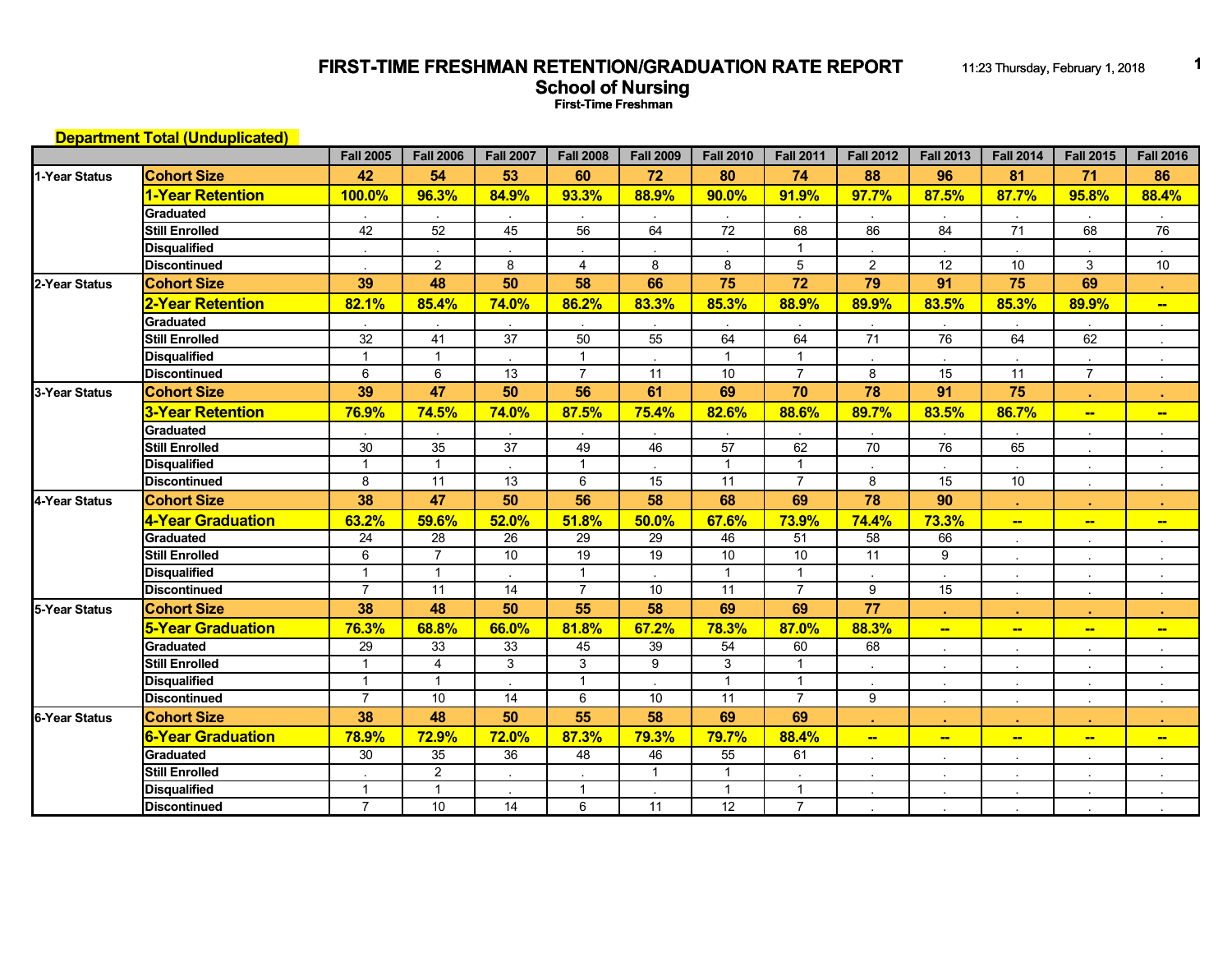## **FIRST-TIME FRESHMAN RETENTION/GRADUATION RATE REPORT** 11:23 Thursday, February 1, 2018 2 **School of Nursing First-Time Freshman**

| <b>Nursing (BSN)</b> |                          |                      |                  |                  |                  |                  |                  |                  |                          |                          |                          |                          |                          |
|----------------------|--------------------------|----------------------|------------------|------------------|------------------|------------------|------------------|------------------|--------------------------|--------------------------|--------------------------|--------------------------|--------------------------|
|                      |                          | <b>Fall 2005</b>     | <b>Fall 2006</b> | <b>Fall 2007</b> | <b>Fall 2008</b> | <b>Fall 2009</b> | <b>Fall 2010</b> | <b>Fall 2011</b> | <b>Fall 2012</b>         | <b>Fall 2013</b>         | <b>Fall 2014</b>         | <b>Fall 2015</b>         | <b>Fall 2016</b>         |
| 1-Year Status        | <b>Cohort Size</b>       | 29                   | 37               | 34               | 40               | 38               | 54               | 58               | 77                       | 80                       | 69                       | 64                       | 72                       |
|                      | 1-Year Retention         | 100.0%               | 100.0%           | 100.0%           | 100.0%           | 100.0%           | 100.0%           | 100.0%           | 100.0%                   | <b>100.0%</b>            | 100.0%                   | 100.0%                   | 100.0%                   |
|                      | Graduated                |                      |                  |                  |                  |                  |                  |                  |                          |                          |                          |                          |                          |
|                      | <b>Still Enrolled</b>    | $\overline{29}$      | $\overline{37}$  | $\overline{34}$  | 40               | $\overline{38}$  | 54               | 58               | $\overline{77}$          | 80                       | 69                       | 64                       | 72                       |
|                      | <b>Disqualified</b>      | $\ddot{\phantom{1}}$ | $\sim$           |                  | $\bullet$        | $\sim$           |                  |                  | $\sim$                   |                          | $\sim$                   |                          |                          |
|                      | <b>Discontinued</b>      |                      |                  |                  |                  |                  |                  |                  |                          |                          |                          |                          |                          |
| 2-Year Status        | <b>Cohort Size</b>       | 34                   | 40               | 41               | 49               | 51               | 60               | 66               | 76                       | 79                       | 66                       | 67                       |                          |
|                      | <b>2-Year Retention</b>  | 94.1%                | 95.0%            | 90.2%            | 95.9%            | 100.0%           | 98.3%            | 97.0%            | 93.4%                    | 96.2%                    | 97.0%                    | 92.5%                    | $\overline{\phantom{a}}$ |
|                      | Graduated                |                      |                  |                  |                  |                  |                  |                  |                          |                          |                          |                          |                          |
|                      | <b>Still Enrolled</b>    | $\overline{32}$      | $\overline{38}$  | $\overline{37}$  | 47               | 51               | $\overline{59}$  | 64               | 71                       | 76                       | 64                       | 62                       |                          |
|                      | <b>Disqualified</b>      |                      |                  |                  |                  |                  |                  |                  |                          |                          |                          |                          |                          |
|                      | <b>Discontinued</b>      | 2                    | $\overline{2}$   | 4                | 2                |                  | $\overline{1}$   | $\overline{2}$   | 5                        | 3                        | $\overline{2}$           | 5                        |                          |
| 3-Year Status        | <b>Cohort Size</b>       | 34                   | 41               | 41               | 50               | 51               | 58               | 64               | 74                       | 79                       | 66                       |                          |                          |
|                      | 3-Year Retention         | 88.2%                | 85.4%            | 90.2%            | 96.0%            | 90.2%            | 98.3%            | 96.9%            | 94.6%                    | 96.2%                    | 98.5%                    | $\overline{\phantom{a}}$ | $\overline{\phantom{a}}$ |
|                      | Graduated                |                      |                  |                  |                  |                  |                  |                  |                          |                          |                          |                          |                          |
|                      | <b>Still Enrolled</b>    | 30                   | 35               | $\overline{37}$  | 48               | 46               | 57               | 62               | 70                       | $\overline{76}$          | 65                       |                          |                          |
|                      | <b>Disqualified</b>      |                      |                  |                  |                  |                  |                  |                  |                          |                          |                          |                          |                          |
|                      | <b>Discontinued</b>      | $\overline{4}$       | 6                | $\overline{4}$   | $\overline{2}$   | 5                | $\overline{1}$   | $\overline{2}$   | $\overline{4}$           | 3                        | $\mathbf{1}$             |                          |                          |
| 4-Year Status        | <b>Cohort Size</b>       | 33                   | 41               | 41               | 50               | 48               | 57               | 63               | 74                       | 78                       |                          |                          |                          |
|                      | 4-Year Graduation        | 72.7%                | 68.3%            | 63.4%            | 58.0%            | 60.4%            | 80.7%            | 81.0%            | 78.4%                    | 84.6%                    | $\blacksquare$           | $\overline{\phantom{a}}$ | $\overline{\phantom{a}}$ |
|                      | Graduated                | 24                   | 28               | 26               | 29               | 29               | 46               | 51               | 58                       | 66                       |                          |                          |                          |
|                      | <b>Still Enrolled</b>    | 6                    | $\overline{7}$   | 10               | $\overline{18}$  | $\overline{18}$  | 10               | $\overline{10}$  | 11                       | 9                        |                          |                          |                          |
|                      | <b>Disqualified</b>      |                      |                  |                  |                  |                  |                  |                  |                          |                          | $\sim$                   |                          |                          |
|                      | <b>Discontinued</b>      | 3                    | 6                | 5                | 3                | $\mathbf{1}$     | $\overline{1}$   | $\overline{2}$   | 5                        | 3                        | $\sim$                   |                          |                          |
| 5-Year Status        | <b>Cohort Size</b>       | 33                   | 42               | 41               | 50               | 48               | 58               | 63               | 73                       |                          | ×.                       |                          |                          |
|                      | <b>5-Year Graduation</b> | 87.9%                | 78.6%            | 80.5%            | 90.0%            | 81.3%            | 93.1%            | 95.2%            | 93.2%                    | $\overline{\phantom{a}}$ | $\overline{\phantom{a}}$ | $\overline{\phantom{a}}$ | $\overline{\phantom{a}}$ |
|                      | Graduated                | $\overline{29}$      | 33               | 33               | 45               | 39               | 54               | 60               | 68                       |                          | $\ddot{\phantom{a}}$     |                          |                          |
|                      | <b>Still Enrolled</b>    | $\overline{1}$       | $\overline{4}$   | 3                | 3                | 8                | 3                | $\overline{1}$   |                          |                          | $\ddot{\phantom{a}}$     |                          |                          |
|                      | <b>Disqualified</b>      |                      |                  |                  |                  |                  |                  |                  |                          |                          | $\sim$                   |                          |                          |
|                      | <b>Discontinued</b>      | 3                    | $\overline{5}$   | 5                | 2                | $\mathbf{1}$     | $\overline{1}$   | $\overline{2}$   | 5                        | $\sim$                   | $\Delta$                 |                          |                          |
| 6-Year Status        | <b>Cohort Size</b>       | 33                   | 42               | 41               | 50               | 49               | 58               | 63               |                          |                          |                          |                          |                          |
|                      | <b>6-Year Graduation</b> | 90.9%                | 83.3%            | 87.8%            | 96.0%            | 93.9%            | 94.8%            | 96.8%            | $\overline{\phantom{a}}$ | $\blacksquare$           | $\equiv$                 | $\overline{\phantom{a}}$ | $\overline{\phantom{a}}$ |
|                      | Graduated                | 30                   | 35               | 36               | 48               | 46               | 55               | 61               |                          |                          |                          |                          |                          |
|                      | <b>Still Enrolled</b>    |                      | $\overline{2}$   |                  |                  | $\mathbf{1}$     | $\overline{1}$   |                  |                          |                          | $\sim$                   |                          |                          |
|                      | <b>Disqualified</b>      |                      |                  |                  |                  |                  |                  |                  |                          |                          |                          |                          |                          |
|                      | <b>Discontinued</b>      | 3                    | 5                | 5                | 2                | $\overline{2}$   | $\overline{2}$   | $\overline{2}$   |                          |                          |                          |                          |                          |